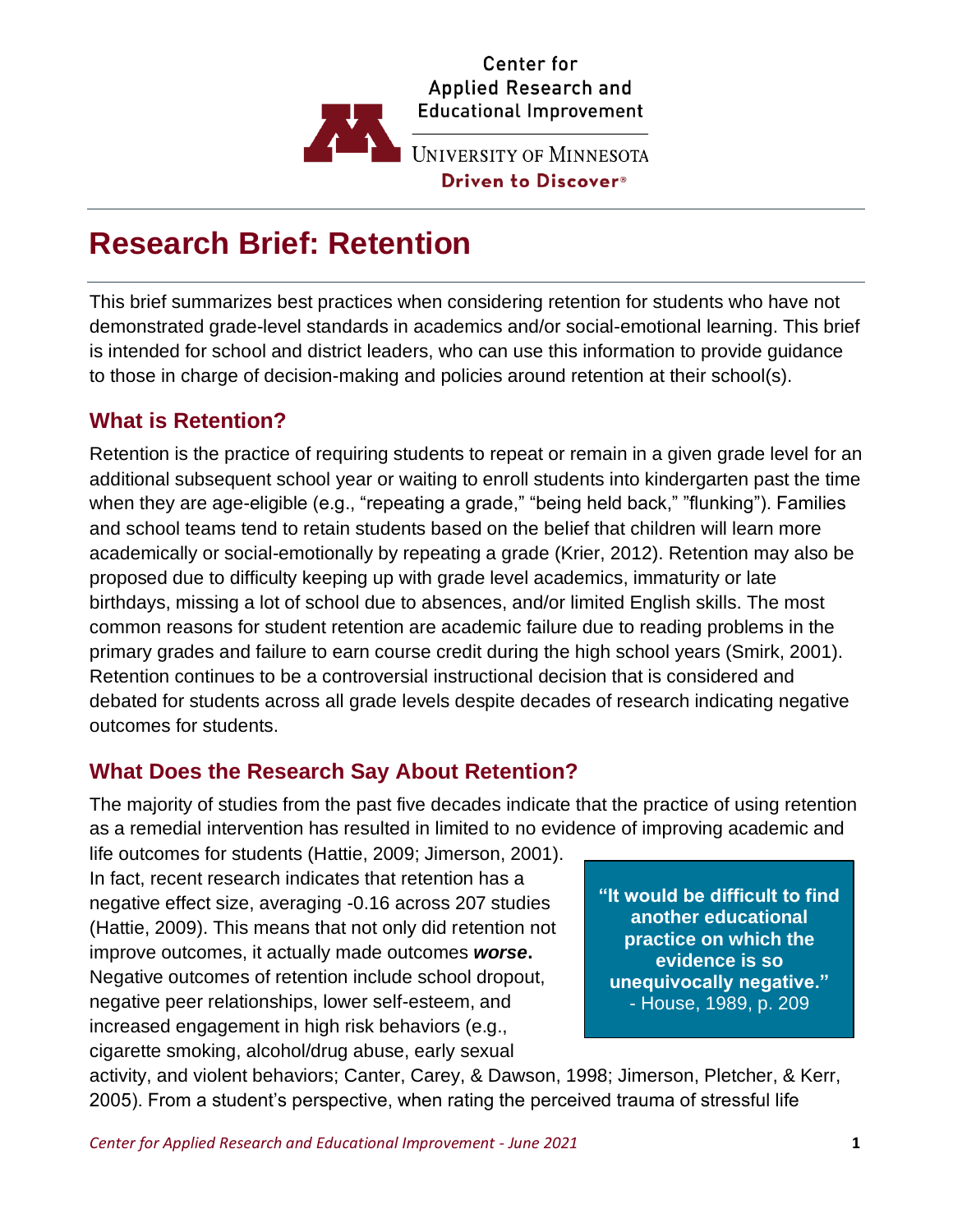events, sixth grade students rated grade retention as eliciting the same level of stress as losing a parent or going blind (Anderson, Jimerson, & Whipple, 2002; Jimerson et al., 2005). Retention is also a significant predictor of school dropout: students are 5-11 times more likely to drop out of school when they are retained (Jimerson, 2001; Jimerson, Anderson, & Whipple, 2002). Furthermore, although educators and families sometimes advocate for retention because a student is "immature," no evidence exists to support retaining a student due to perceived levels of maturity compared to peers. In fact, many retained students experience high levels of mental health concerns as they get older (Canter et al., 1998), which suggests that retention does not support students' social-emotional development in the long term.

A few studies have found short-term positive effects of retention; however, research has consistently demonstrated that these initial positive effects tend to diminish over time and do not outweigh the long-term negative repercussions of retention (Hughes et al., 2010; Tingle et al., 2012; Wu et al., 2008). These temporary benefits can be especially deceptive, as teachers do not usually follow student progress beyond a few years (Anderson et al., 2002).

When considering the above research, note that these results reflect averages across groups of students rather than individuals. However, although there may be a few individual stories of success, there is no way to determine for which students retention may be an effective intervention. In contrast, there is a substantial body of evidence that suggests the high likelihood that students will experience negative effects if retained.

# **What are Alternatives to Retention?**

The research is clear that retention has not been shown to be an effective practice in promoting student success (Jimerson, 2001); retention has instead had the opposite effect on students' academic achievement and life outcomes. As an alternative to retention or "social

**As an alternative to retention, schools should consider "promotion plus" strategies, used within a Multi-Tiered System of Supports (MTSS) Framework.**

promotion" to the next grade without effectively addressing student needs, schools should consider "promotion plus" strategies (NASP, 2003). The philosophy behind promotion plus is to develop an intentional support plan that consists of evidence-based interventions with consideration of the student's history and background to ensure school success (Jimerson et al., 2005). There are multiple factors that contribute to students' difficulties in school, therefore, support plans

must reflect the multi-factor dynamics of students' strengths and challenges.

Promotion plus strategies are recommended to operate within a Multi-Tiered System of Supports (MTSS) framework. An MTSS framework allows schools to proactively identify students at risk of low performance and provide a continuum of supports (i.e., Tier 1, 2, 3) to meet the needs of all students.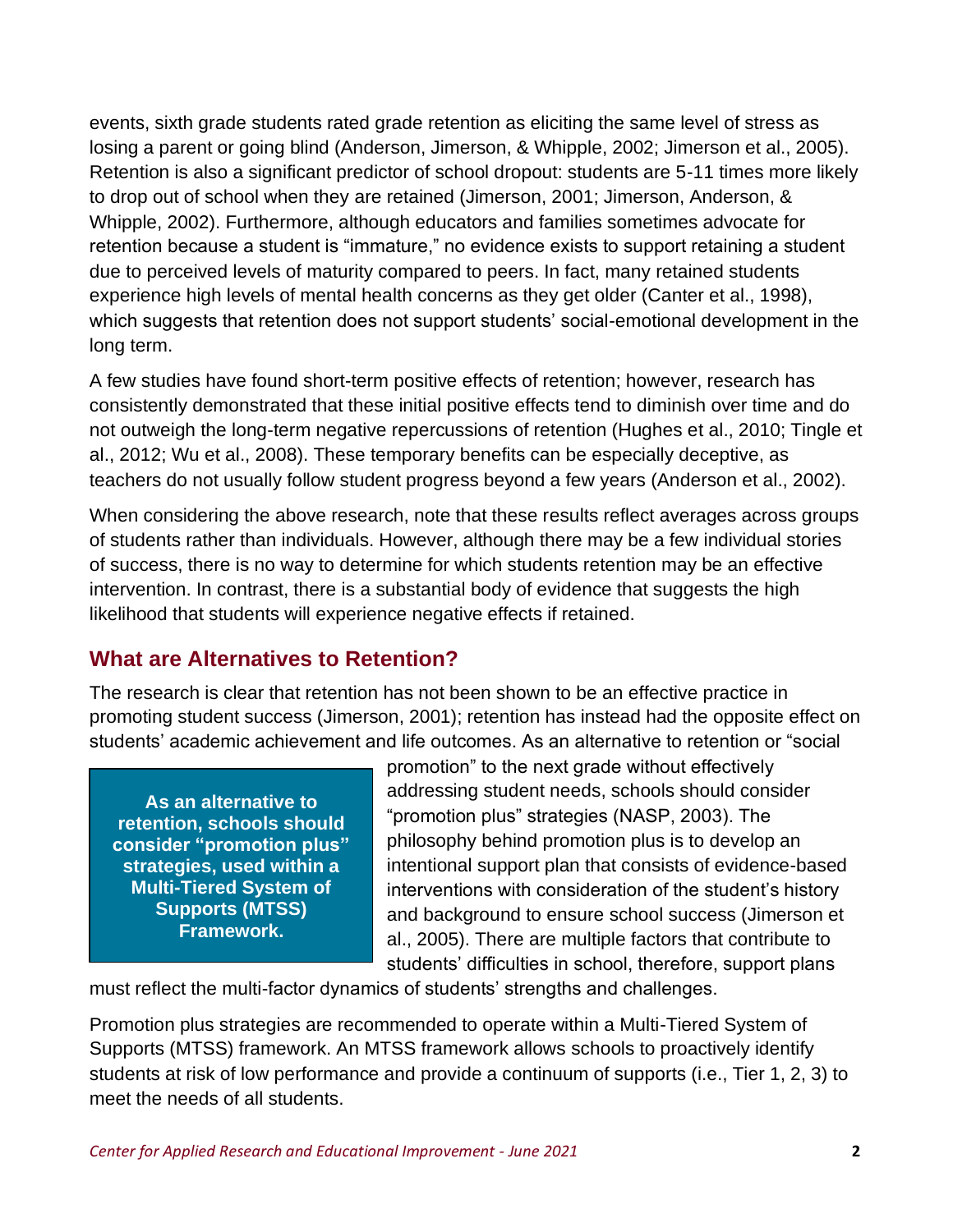Below are strategies school leaders should consider when implementing an effective MTSS framework that can prevent the need for grade retention:

- It is essential to **establish comprehensive supports** that develop not only academic skills, but also social-emotional competencies. In fact, an integrated model that weaves together academic and social-emotional learning has shown to have greater positive impacts on student outcomes compared to isolated systems or standard school practices (Cook et al., 2015).
- Implement **early identification practices** that consist of utilizing universal screeners, applying clear data-based decision-making rules, and employing effective teaming structures that facilitate early interventions. This will prevent problems before they become severe and avoid the need to retain individual students.
	- Effective teaming requires teachers, administrators, and support staff (e.g., school psychologists, social workers, guidance counselors) to work collaboratively. Teaming also means partnering with families to understand a students' strengths and needs from the family's perspective and actively engaging families in the student's school experience.
- To support effective data-based decision-making, use **assessments that are valid and reliable** for their use (e.g., screening, progress monitoring), and for the student population of focus (e.g., high schoolers, English Learners). Moreover, students with significant needs who are receiving interventions should be **progress monitored frequently** and the data should be used to continuously inform the student's instructional programming. See the [National Center on Intensive Intervention](https://charts.intensiveintervention.org/ascreening) for a list of valid and reliable assessments.
- To effectively promote positive outcomes, **Tier 1 or core instruction must consist of high quality evidence-based instruction** and target essential skills for success.
	- $\circ$  In the area of reading, effective core instruction includes systematic, explicit instruction in phonics and comprehension strategies (NRP & NICHD, 2000). In the area of math, this may include systematic, explicit instruction on properties of whole numbers and solving word problems (Gersten et al., 2009; NASP, 2020). In the area of social-emotional learning, this includes systematic, explicit instruction on mental health promotion (Splett et al., 2017).
	- Effective communication between grade level teams and opportunities for teachers to work with colleagues from preceding and subsequent grades (e.g., vertical PLCs) is essential to closing the gap for struggling students.
- Provide a **positive school climate** where students feel valued (NYASP, 2021). This may consist of integrating student voice (e.g., surveys) and promoting student agency (e.g., student advisory board) in school practices and policies. This may also include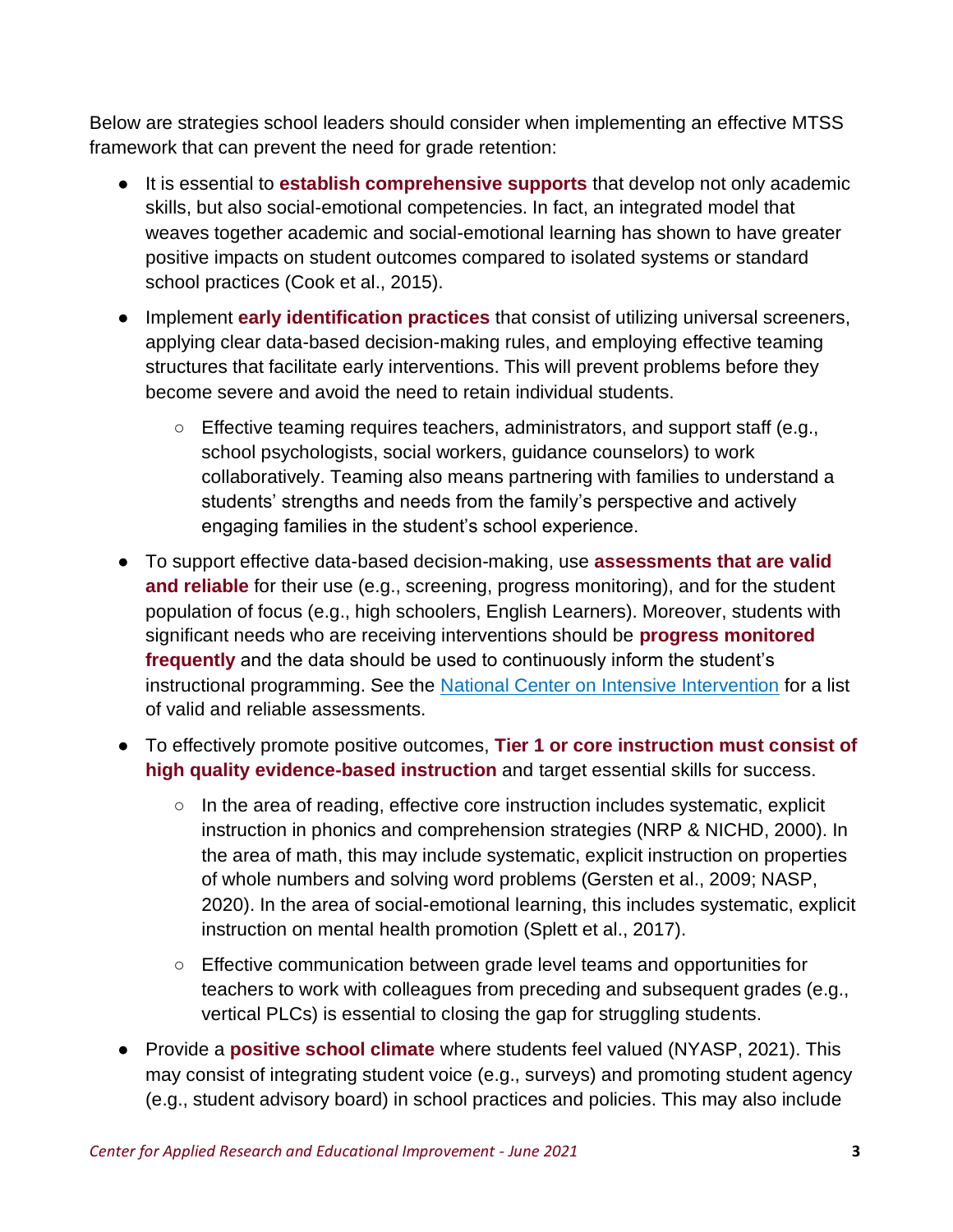implementing culturally and linguistically responsive practices that are reflective of the student community.

● Students should have **opportunities to learn outside of the school day or school year** to continue supporting their growth. Schools may consider extending their school day or offering summer learning programs (Protheroe, 2007). Schools should also consider collaborating with community programs to provide enrichment, tutoring, or mentoring opportunities. Most importantly, **schools should collaborate and work closely with community agencies** to ensure that students and families can easily access social services when needed (Jimerson et al., 2005).

# **What About Retaining Students With Disabilities?**

If retention is considered for a student receiving special education services, the team should inform families about the research on the outcomes of retention at the Individual Education Program (IEP) meeting. As with all major decisions involving students with disabilities, the decision to retain is made by the student's IEP team and on a case-by-case basis. An explicit discussion should occur regarding supports and interventions to meet the student's needs. Teams must also evaluate the extent to which the student's current IEP (including a behavior intervention plan, when relevant) has been implemented with fidelity.

Oftentimes educators will recommend a delay to the entrance of kindergartners, a practice called redshirting. This decision can actually delay access to a wider range of services and access to daily support. Additionally, special education students are entitled to transition services until they reach the age of 21. If a student is retained or redshirted, the student loses a year of these services. No matter the age of the student, the loss of that year of transition services should be explained to the family and considered at the IEP meeting. In the rare case that an IEP team decides to retain a student, the decision needs to be documented on the Prior Written Notice, including the potential effects that were shared with the family, other options considered, and why the team came to that decision.

# **What Information Should be Shared with Families?**

The information outlined above can and should be summarized and shared with parents and caregivers who are considering retention. Given the context of the COVID-19 pandemic, it may be efficient/effective to share this information with all families, as this is likely a topic on the minds of many. The National Association of School Psychologists (NASP) has also produced [this grade retention information sheet for parents,](https://www.nasponline.org/assets/Documents/graderetention.pdf) which can be shared when appropriate. Additionally, remind families that they have many insights that will be informative regarding their student's individual needs. They can help their student(s) avoid retention by:

● **Advocating for their student's needs, while also sharing and emphasizing their student's strengths** when talking to school staff. Remind families that they have access to advocacy support through organizations such as **PACER**.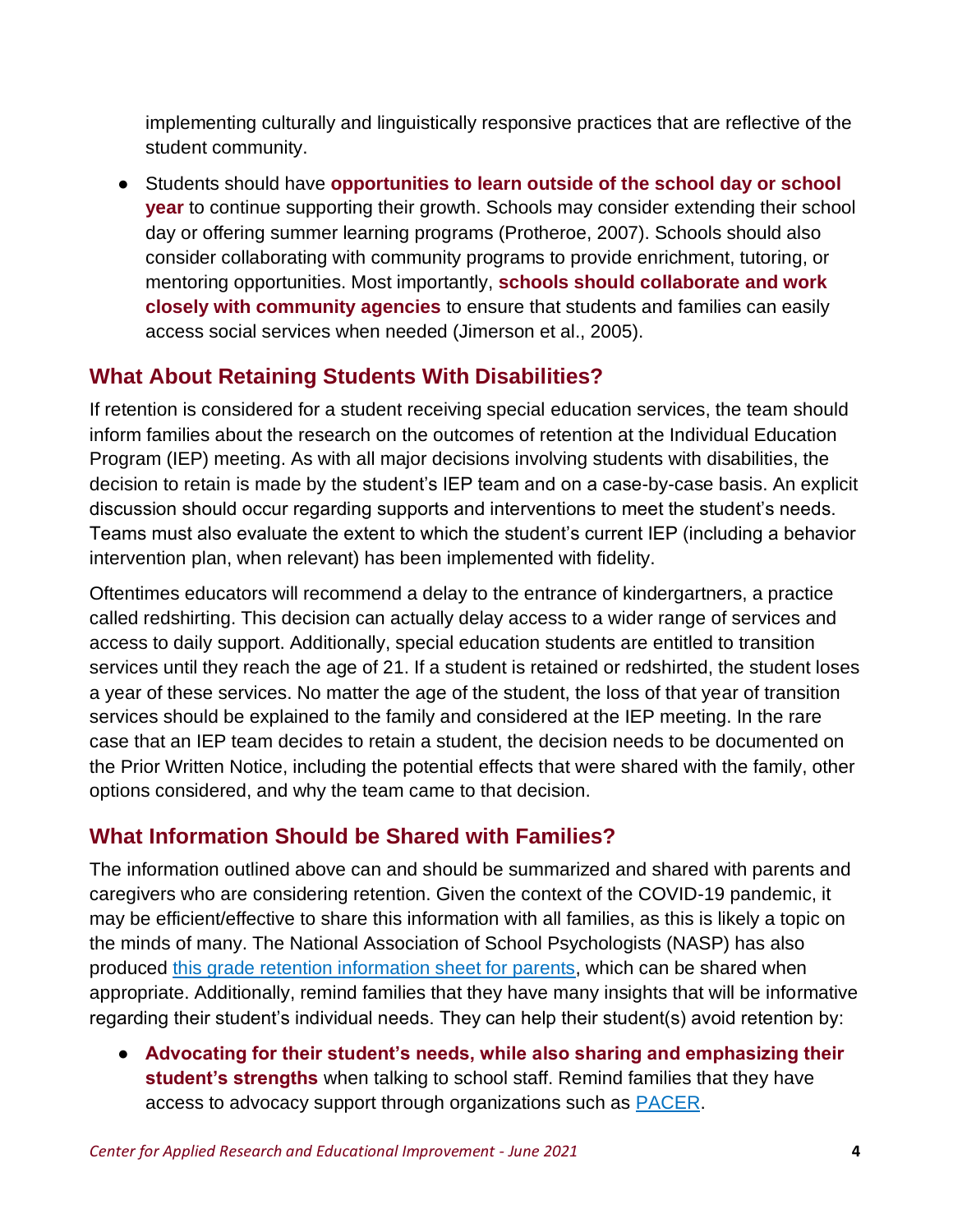- To the extent possible, **providing a time and place within the home** for the student to complete homework.
- **Collaborating with teachers and other school staff** to develop interventions and supports to meet their student's needs and identify opportunities to enhance learning across all school environments.
- **Frequently communicating** with the school regarding concerns (e.g., academic, behavioral, social) as they arise.
- **Being informed of their student's assignments and homework** as well as providing monitoring and assistance to support work completion. Note that it is the school/district's responsibility to ensure that families have access to information regarding their child's grades/assignments as well as guidance on how to navigate accessing such information.
- Assisting in **supporting their student's overall health** (e.g., sleeping habits, nutrition, school attendance, appropriate medical care).

# **Resources on Retention**

- [National Association of School Psychologists Resources, Strategies, and Research](https://apps.nasponline.org/search-results.aspx?q=retention)
- Center for Mental Health in Schools, UCLA Research Clearinghouse on Topic of **[Retention](http://smhp.psych.ucla.edu/qf/p1104_02.htm)**
- [Five Factors to Consider When Parents Request Grade Retention for Their Child](https://districtadministration.com/5-factors-to-consider-when-parents-request-grade-retention-for-their-child/)
- [Article from the School Superintendents Association \(AASA\): Alternatives to Grade](https://www.aasa.org/SchoolAdministratorArticle.aspx?id=15030)  **[Retention](https://www.aasa.org/SchoolAdministratorArticle.aspx?id=15030)**
- [The New York Association of School Psychologists \(NYASP\) School Re-Entry and](https://www.nyasp.org/resources/Covid-19-Practice-Document.pdf)  [Recovery in Response to the COVID-19 Health Crisis](https://www.nyasp.org/resources/Covid-19-Practice-Document.pdf)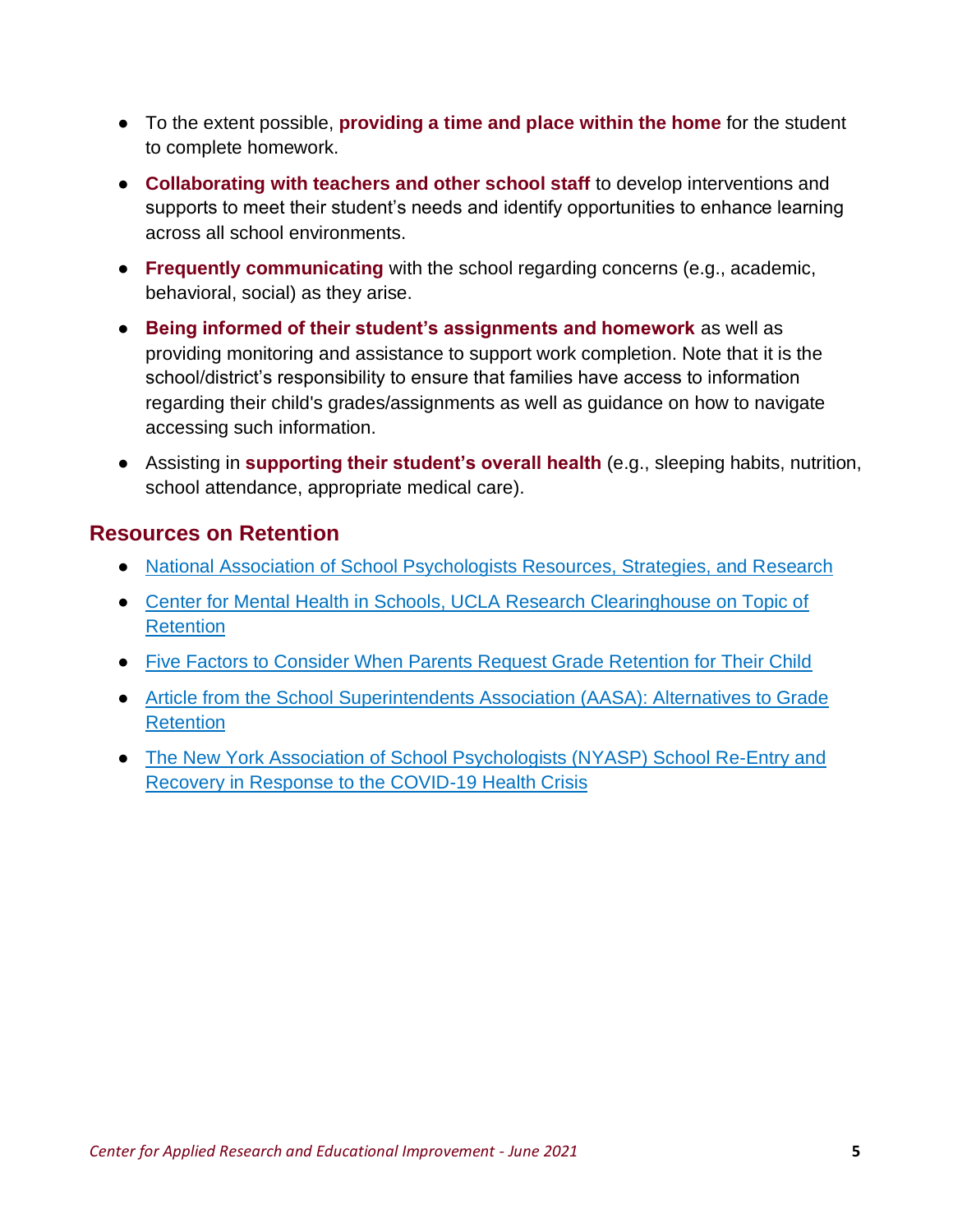#### **References**

- Anderson, G. E., Whipple, A. D., & Jimerson, S. R. (2002). Grade retention: Achievement and mental health outcomes. *National Association of School Psychologists*, 1-4.
- Canter, A., Carey, K., & Dawson, P. (1998). *Retention and promotion: A handout for teachers.* Bethesda, MD: National Association of School Psychologists.
- Cook, C. R., Frye, M., Slemrod, T., Lyon, A. R., Renshaw, T. L., & Zhang, Y. (2015). An integrated approach to universal prevention: Independent and combined effects of PBIS and SEL on youths' mental health. *School Psychology Quarterly, 30*, 166–183.<https://doi.org/10.1037/spq0000102>
- Gersten, R., Beckmann, S., Clarke, B., Foegen, A., Marsh, L., Star, J. R., & Witzel, B. (2009). Assisting Students Struggling with Mathematics: Response to Intervention (RtI) for Elementary and Middle Schools. NCEE 2009-4060. What Works Clearinghouse. Retrieved from <http://ies.ed.gov/ncee/wwc/publications/practiceguides/>
- Hattie, J. (2009) *Visible Learning: A Synthesis of over 800 meta-analyses relating to Achievement.* New York: Routledge.
- Hong, G., & Yu, B. (2008). Effects of kindergarten retention on children's social-emotional development: An application of propensity score method to multivariate, multilevel data. *Developmental Psychology, 44*, 407–421.
- House, E. R. (1989). Policy implications of retention. In Shepard, L. A., Smith, M. L. (Eds.), *Flunking grades: Research and policies on retention* (pp. 202–213). Philadelphia: Falmer.
- Hughes, J. N., Cao, Q., West, S. G., Allee Smith, P., & Cerda, C. (2017). Effect of retention in elementary grades on dropping out of school early. *Journal of School Psychology, 65*(June), 11–27. <https://doi.org/10.1016/j.jsp.2017.06.003>
- Jimerson, S. R. (2001). A synthesis of grade retention research: Looking backward and moving forward. *The California School Psychologist, 6*(1), 47-59.
- Jimerson, S. R., Pletcher, S. M. W., & Kerr, M. (2005). Alternatives to grade retention. *Principal Leadership*, *5*(6), 11-15.
- Jimerson, S. R., Anderson, G. E., & Whipple, A. D. (2002). Winning the battle and losing the war: Examining the relation between grade retention and dropping out of high school. *Psychology in the Schools, 39*, 441– 457.
- Krier, J. (2012). *Grade Retention in Elementary Schools: Policies, Practices, Results, and Proposed New Directions.* Center for Mental Health in Schools & Student/Learning Supports, Department of Psychology, UCLA, Los Angeles, CA. Retrieved from<http://smhp.psych.ucla.edu/pdfdocs/graderet.pdf>
- National Reading Panel (NRP) & National Institute of Child Health, & Human Development (NICHD). (2000). *Report of the national reading panel: Teaching children to read: Reports of the subgroups (NIH Publication No. 00-4754).* Washington, DC: U.S. Government Printing Office. Retrieved from <https://www.nichd.nih.gov/publications/pubs/nrp/documents/report.pdf>
- National Association of School Psychologists (NASP). (2003). *Position Statement on Student Grade Retention and Social Promotion.* Bethesda, MD.